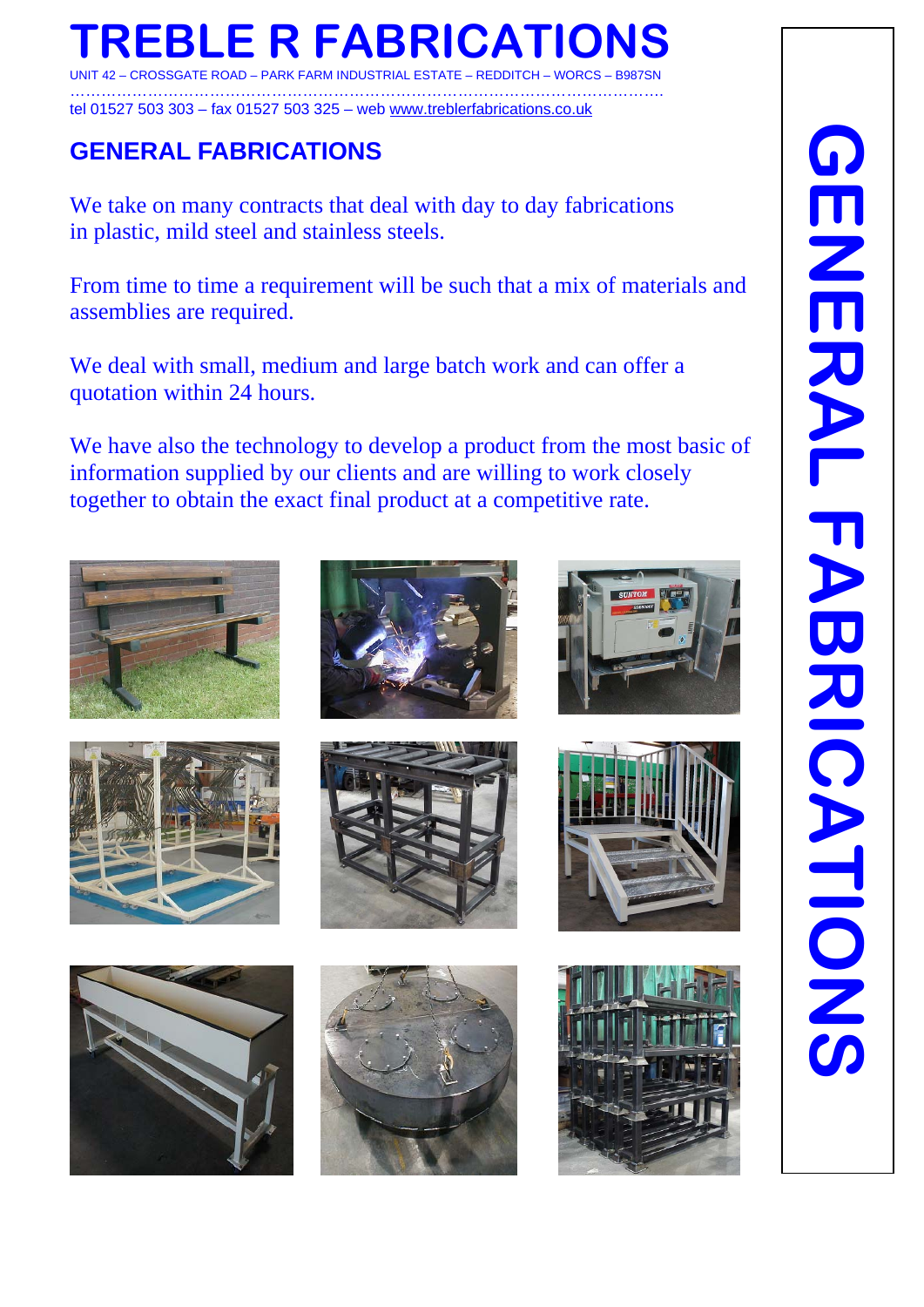#### **GENERAL STATEMENT**

Because the users of steel products operate in an increasingly competitive environment we have strategically invested in equipment and skills that enable us to supply not only basic steel products but finished components ready for use on site or on the production line.

This value adding service allows us to assist our customers in managing and cutting cost.

Because of the number of users of these services we are able to provide a professional and specialist service that few if any other organisations are able to match.

#### PROCESSING SERVICES

Our processing services include:

- Steel Fabrications
- Plastic Fabricating
- Saw Cutting
- Plasma Cutting
- Tube Cutting
- Profiling
- Shot Blasting
- Painting
- Galvanising
- Linishing
- Drilling
- Section Bending
- Milling
- M/C Threading
- Turning
- Design from Basics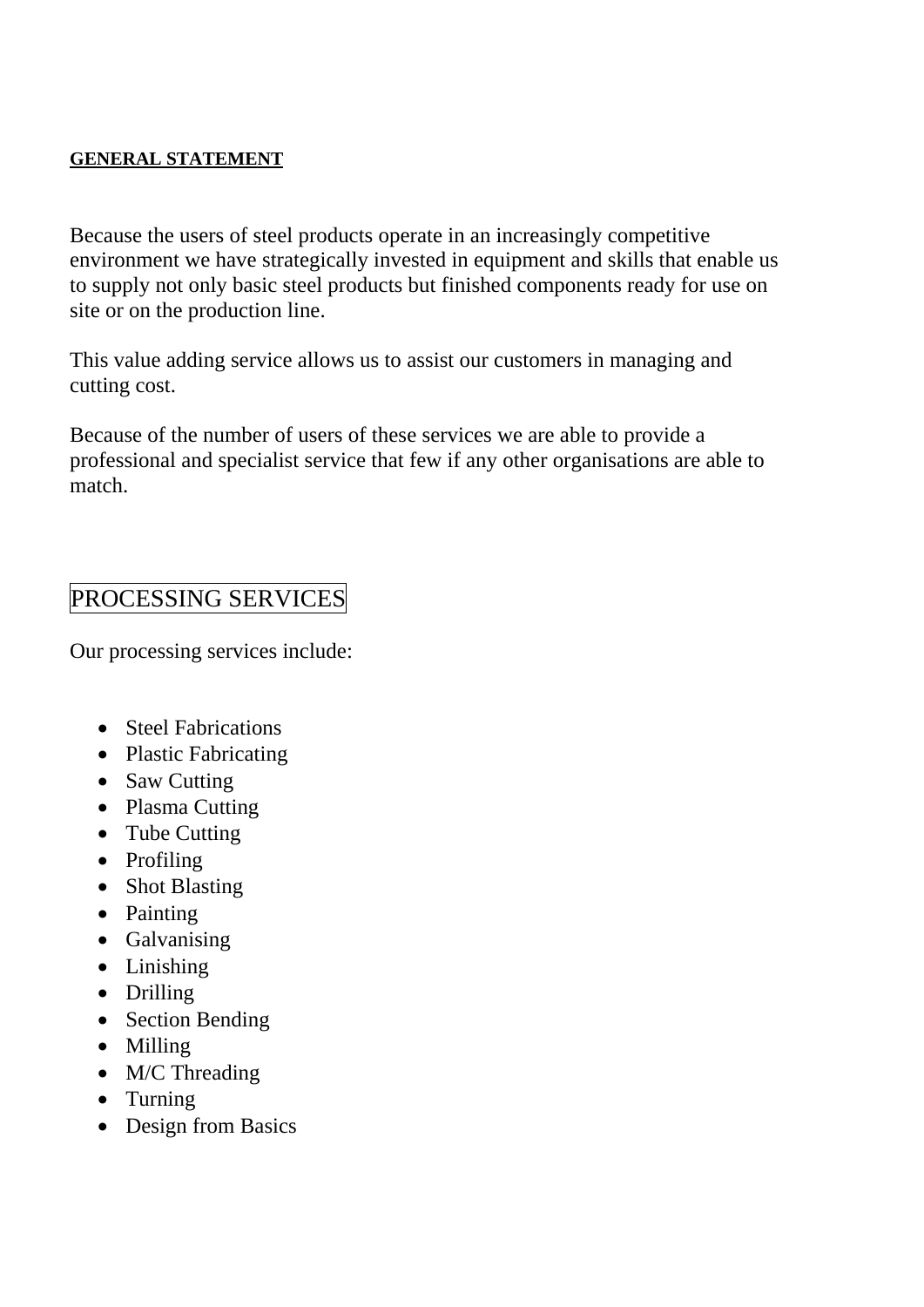#### **REBLE R FABRICATI** – CROSSGATE ROAD – PARK FARM INDUSTRIAL ESTATE – REDDITCH –

……………………………………………………………………………………………………. tel 01527 503 303 – fax 01527 503 325 – web www.treblerfabrications.co.uk

## **STRUCTURAL STEELWORK**

Many household structures and other applications require steelwork. The design of beams and girders, including simple beams, continuous beams, plate girders and gantry beams can be supplied in accordance with BS5950 Part 1.

Beams and girders are members whose main function is to carry a vertical load across horizontal distances (spans) and are therefore required to resist the moments and shears produced by these conditions.

The sizes available are vast and prices can be given based on quantity, span and size.

Many structural steel work provided can be complicated and based on minimum batch needs.

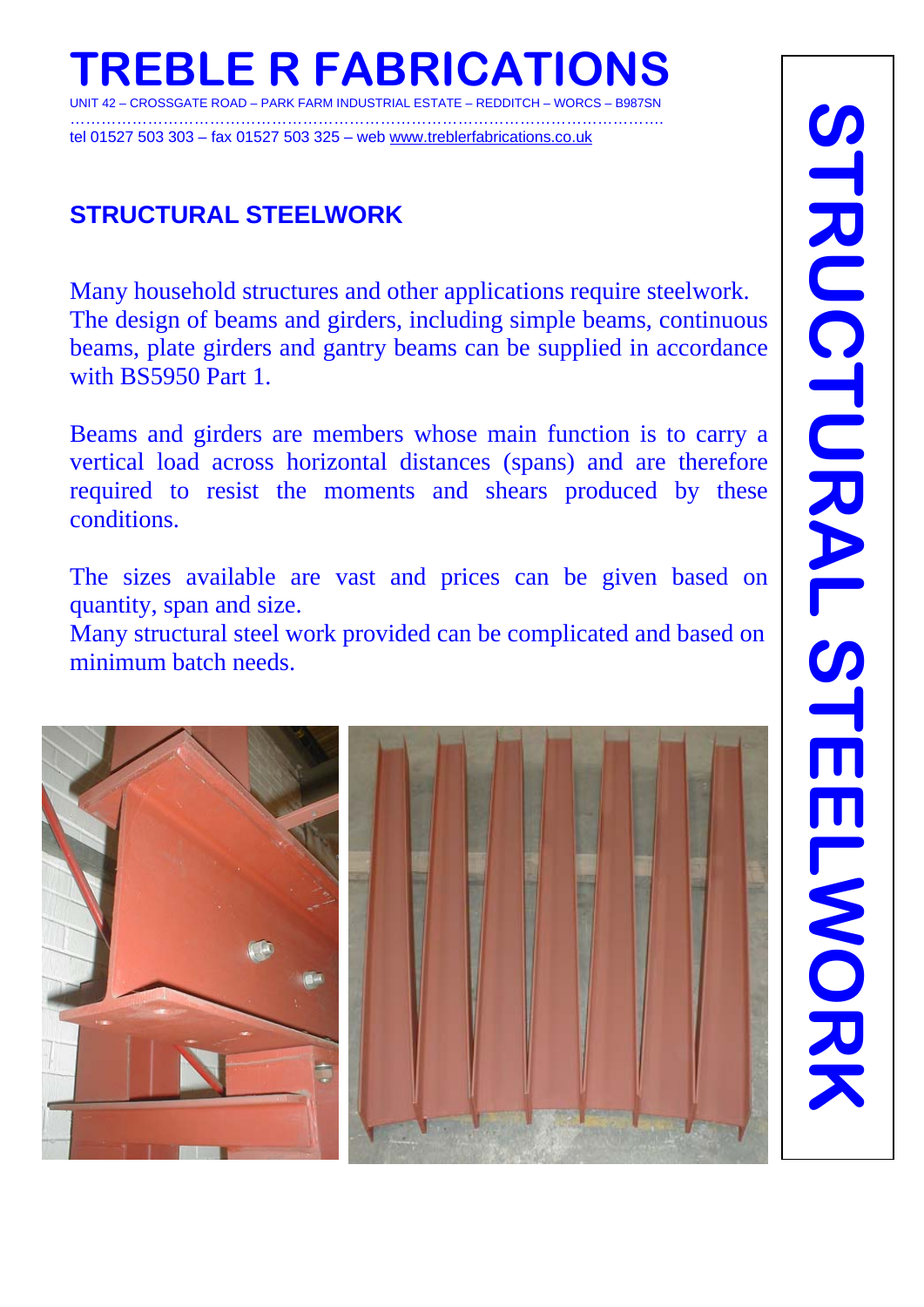#### **EBLE R FABRICAT** - PARK FARM INDUSTRIAL ESTATE – REDDITCH

……………………………………………………………………………………………………. tel 01527 503 303 – fax 01527 503 325 – web www.treblerfabrications.co.uk

#### **HAND RAILING**

All handrail components are Iron Casting and galvanized to BS EN 1461 1999. Supplied with zinc coated case hardened set screws as standard.

Features

- **.** Manufactured with simplicity and ease of use very much in mind.
- **.** No special skills required
- **.** No welding
- **.** No bending
- **.** No threading just on Allen Key to tighten set screws
- **.** Tubing assembles very quickly

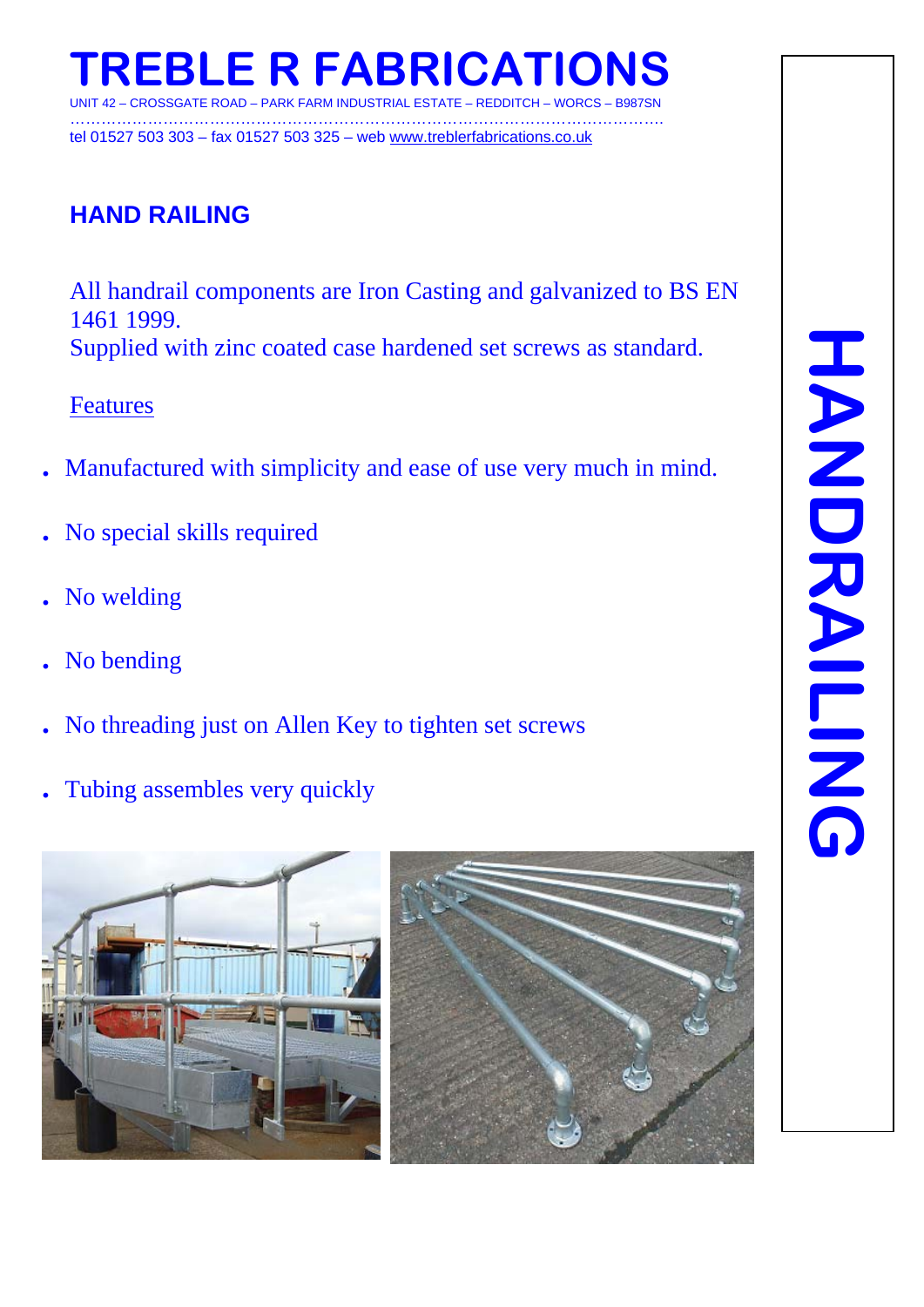

……………………………………………………………………………………………………. tel 01527 503 303 – fax 01527 503 325 – web www.treblerfabrications.co.uk

#### **FENCE AND GATES**

All fence + gates will be suitable for outdoor or indoor environments and can be fitted with ease based on initial and final site surveys. All fence + gates of this type will be custom built.

#### Features

- **.** Shot blasted, zinc phosphate and powder coated to colour requirement
- **.** Railheads custom built
- **.** Edging and centre rails custom built
- **.** Long lasting finish with little maintenance